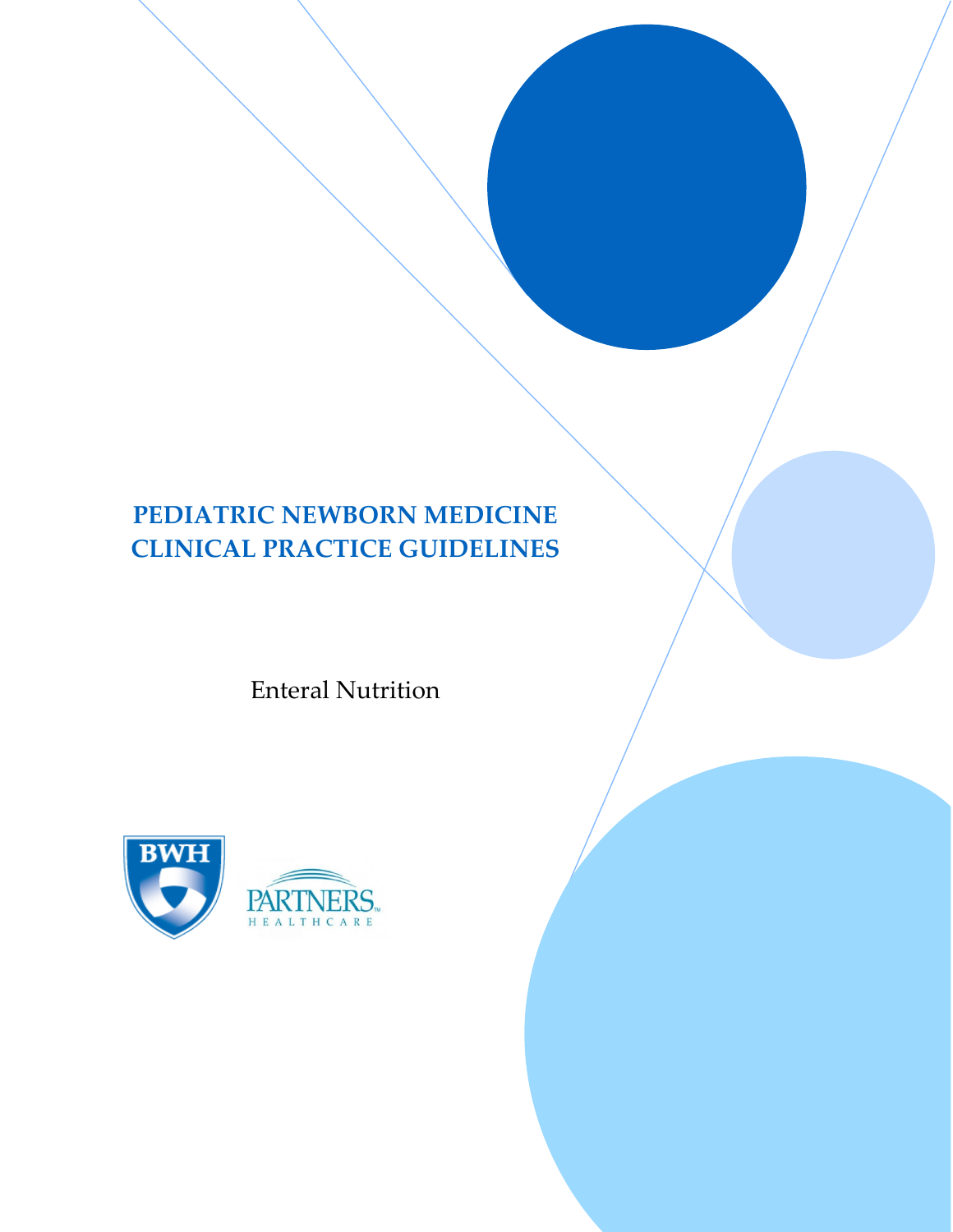

#### **Clinical Practice Guideline: Enteral Nutrition**

#### **Points of emphasis/Primary changes in practice:**

The overall goal is to continue to promote consistent and evidence-based enteral nutrition practices in the Neonatal Intensive Care Unit (NICU). This guideline applies to all infants (preterm and full term) in the NICU. Major changes in this clinical practice guideline as compared with previous guidelines are:

- The following previous BWH guidelines are combined into a single guideline:
	- Guidelines for the Use of Human Milk/Infant Formula in Preterm Infants
	- Protocol for Gut Priming in Preterm Infants
	- Enteral Protein Supplementation in Human Milk-fed very low birth weight (VLBW, <1500g) Infants Clinical Guideline
- Enteral nutrition should be initiated **as soon as possible after birth (goal within 6 to 12 hours)** if there are no absolute contraindications. Absolute contraindications to enteral nutrition specified in this guideline are: (1) hemodynamic instability; (2)impending need for intubation; (3) significant gastrointestinal pathology; (4) tachypnea in an infant ≥35 weeks' gestation that precludes oral feeding and is expected to resolve in <48 hours.
- In the presence of relative contraindications to enteral nutrition, minimal enteral nutrition (also known as "gut priming" or "trophic feedings") may be provided at **10 mL/kg/day** but not advanced; this volume replaces the volume recommended under the "Gut Priming" guideline (0.5 mL Q4 hours).
	- Relative contraindications to enteral nutrition specified in this guideline are: (1) presence of umbilical artery catheter (UAC); (2) moderate to severe respiratory distress with expected worsening, including likely need for intubation; (3) indomethacin prophylaxis or treatment; (4) hypoxic ischemic encephalopathy (HIE) undergoing therapeutic hypothermia; (5) dopamine at stable dose ≤5 mcg/kg/min.
- Guidelines for initiation of enteral nutrition for infants with birth weight ≥1000 have been updated with larger initial volumes and larger increments for advancement. Initiation and advancement volumes for infants <1000g are unchanged from previous. For infants of all birth weights, advancement can be considered 12-24 hours after initiation.
- For human milk-fed preterm infants, existing fortification practices are updated in 3 ways:
	- Fortification is started routinely at **60 mL/kg/day** (updated from 100 mL/kg/day).
	- Feeding volumes may be advanced 6-12 hours (2-3 feedings) after initiating fortification.
	- Donor milk for preterm infants is routinely fortified with additional energy and protein, to be added in increments of 0.3 g/kg/day once the target feeding volume is reached.
- The standard target feeding volume is specified as **150-160 mL/kg/day**, with guidance provided for considering higher or lower target volumes.
- New guidelines are provided for electrolyte monitoring and treatment of hyponatremia and hypochloremia in human milk-fed preterm infants.
- New guidelines are provided for the evaluation and management of feeding intolerance with a focus on minimizing the unnecessary interruptions of enteral nutrition.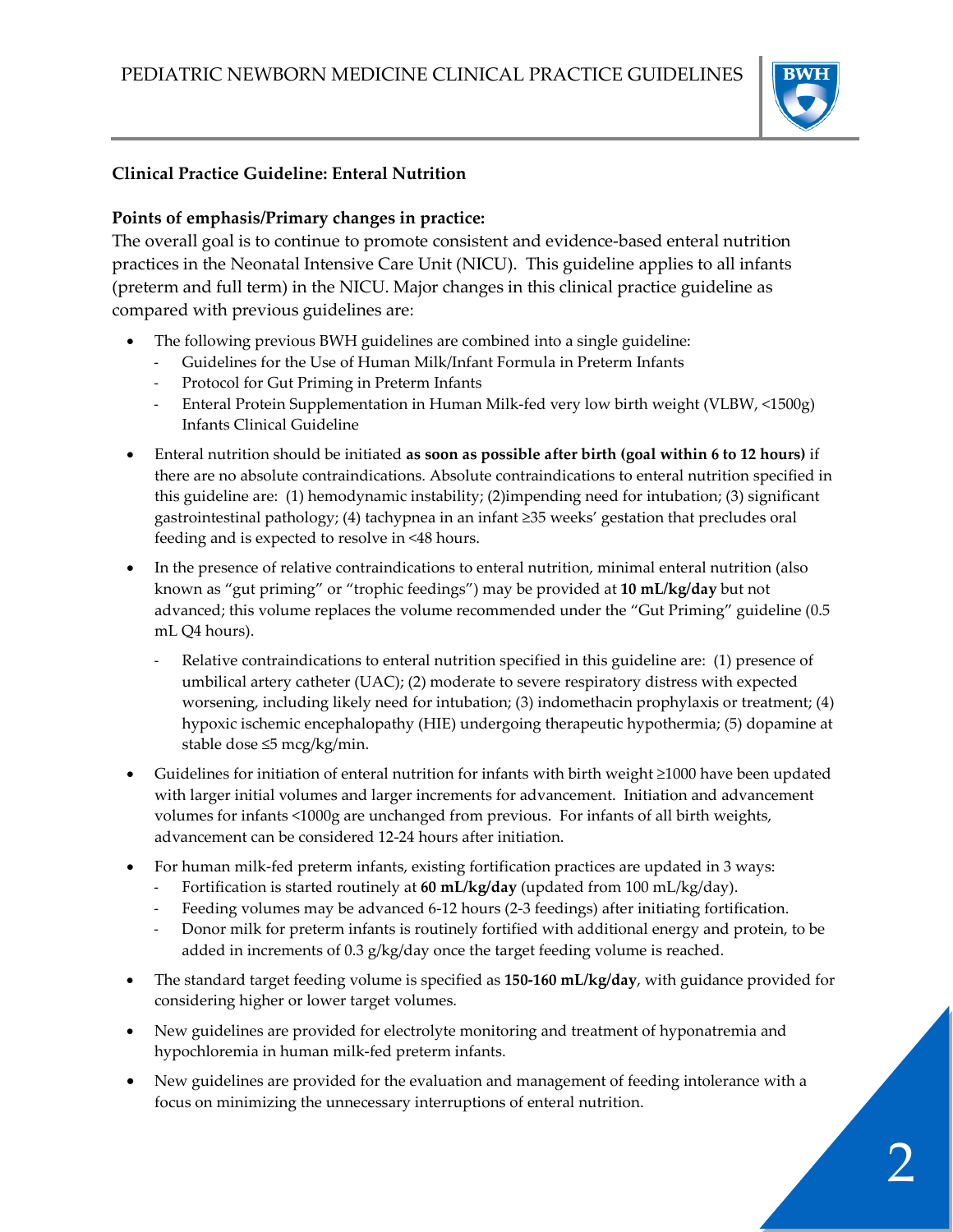

| <b>Clinical Guideline</b> | <b>Enteral Nutrition</b>                                     |
|---------------------------|--------------------------------------------------------------|
| Name                      |                                                              |
| <b>Effective Date</b>     | 2/27/2017, revised 10/18/17                                  |
| <b>Approved By</b>        | Pediatric Newborn Medicine Clinical Practice Council 1/12/17 |
|                           | <b>CWN SPP 2/8/17</b>                                        |
|                           | BWH SPP Steering 2/15/17                                     |
|                           | Nurse Executive Board/CNO 2/22/17                            |

**This is a clinical practice guideline. While the guideline is useful in approaching enteral nutrition management, clinical judgment and/or new evidence may favor an alternative plan of care, the rationale for which should be documented in the medical record.**

#### **I. Background**

VLBW infants are at risk for slow weight gain related to cumulative nutrient deficits.1,2 Because the newborn brain is uniquely sensitive to nutrition, $3$  and other organs and tissues are also at critical developmental stages in early infancy, optimizing nutrient intake during the NICU hospitalization has the potential to benefit long-term neurodevelopment and health outcomes. Current parenteral and enteral nutrition recommendations for preterm infants are designed to provide nutrients to approximate the rate of growth and composition of weight gain for a normal fetus of the same post-conceptual age and to maintain normal concentrations of blood and tissue nutrients.4,5

Enteral nutrition is the preferred route for infant feeding because it:

- meets nutritional requirements better than parenteral nutrition (PN)
- promotes gastrointestinal maturity and maintains mucosal integrity
- is safer than parenteral nutrition due to reduced exposure to a central venous catheter

The use of a standardized feeding guideline improves growth outcomes and reduces the incidence of necrotizing enterocolitis (NEC)<sup>6</sup> and hospital-acquired infections.<sup>7</sup>

#### **II. Initiation of Enteral Nutrition**

Earlier initiation of enteral nutrition is associated with decreased gastrointestinal inflammation and other morbidities<sup>8</sup> and does not appear to increase the risk for NEC.<sup>9,10</sup> A growing body of literature supports the initiation of enteral nutrition as early as the first hours of life,<sup>11-13</sup> including for small for gestational age preterm infants.14 These data support the recommendation in this guideline to initiate enteral nutrition **as soon as possible after birth** (goal within 6 to 12 hours) if there are no absolute contraindications. *Waiting for daily rounds to make routine feeding decisions can delay progress and compromise nutritional status unnecessarily.*  Infants should be assessed by the clinical team upon admission and regularly throughout the day and night; if no absolute or relative contraindications are present, enteral nutrition may be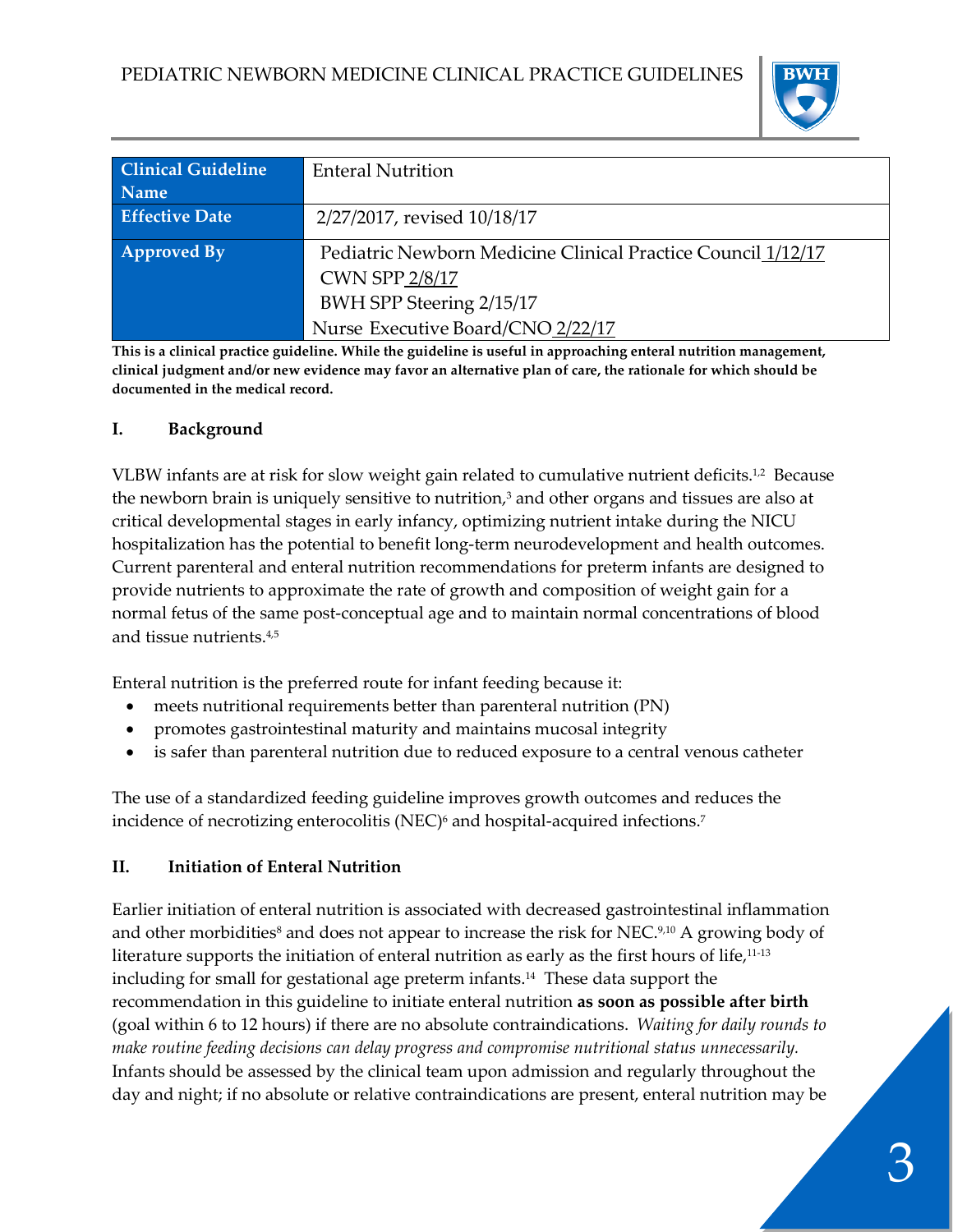

initiated with approval by the fellow **or** attending (see **Table 2**). If relative contraindications are present, minimal enteral nutrition (10 mL/kg/day) may be initiated with approval by the fellow **or** attending.

Note that colostrum should be provided for mouth care as soon as it is available, on the basis of biologically plausible benefits<sup>15</sup> and a demonstrated reduction in clinical sepsis.<sup>16</sup> Colostrum may be provided for mouth care even when absolute contraindications to feeding are present.

- **Absolute contraindications** to any enteral nutrition are listed here. Infants with these conditions are not eligible for initiation or advancement of enteral nutrition (with the **exception** of colostrum for mouth care):
	- Hemodynamic instability, evidenced by hypotension requiring escalating inotropic support and/or multiple fluid boluses
	- Significant gastrointestinal pathology, e.g. NEC, mechanical or functional bowel obstruction
	- Respiratory failure or profound apnea with impending need for intubation (to minimize risk of aspiration around intubation procedure)
	- Infants ≥35 weeks' gestation with respiratory rate >80 and/or increased work of breathing that precludes oral feeding, with the expectation that respiratory distress will resolve in <48 hours, and thus nasogastric tube placement is not indicated (e.g. TTN)
- Non-nutritive feeding volumes as high as 24 mL/kg/day appear to be safe.11,17 **Minimal enteral nutrition** (also referred to as "gut priming" or "trophic feedings") at 10 mL/kg/day may be provided at the discretion of the medical team even when **relative contraindications** to enteral nutrition are present. This volume should be provided in addition to PN (e.g. starter PN + IV fluids at 80 mL/kg/day PLUS minimal enteral nutrition at 10 mL/kg/day for total daily fluids of 90 mL/kg/day) and should not be advanced until the relative contraindication(s) is/are resolved:
	- UAC in place
	- Moderate to severe respiratory distress with likely worsening of course over the next several hours including likely intubation; encourage frequent reassessments as respiratory course evolves
	- During indomethacin prophylaxis [\[link\]](http://bwhpikenotes.org/Departments_Centers/NewbornMedicine_NICU/documents/Brigham%20IVH%20prevention%20Guidelines_FINAL_01%2015%2016%20with%20dates.pdf)
	- During treatment with indomethacin for patent ductus arteriosus (PDA) [link to PDA] [guideline\]](http://www.bwhpikenotes.org/Departments_Centers/NewbornMedicine_NICU/documents/PDA%20Guideline_no%20DRAFT%20watermark.pdf)
	- HIE undergoing therapeutic hypothermia<sup>18</sup> after 24 hours of life [\[link to HIE guideline\]](http://bwhpikenotes.org/Departments_Centers/NewbornMedicine_NICU/documents/TH%20final%20_%20revised%2012%2008%2015_FINAL.pdf)
	- Dopamine ≤5 mcg/kg/min at stable dose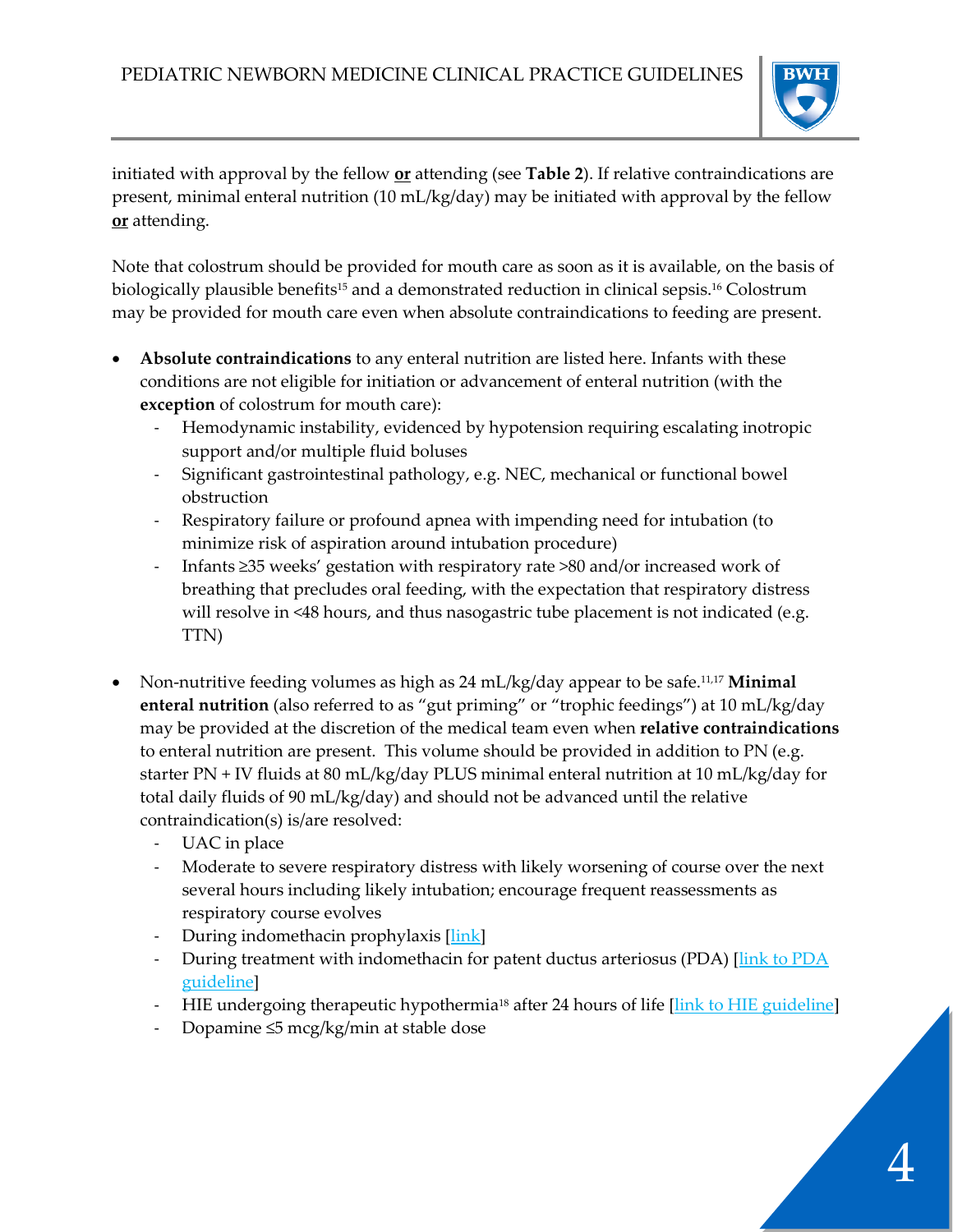

## **III. Type of Enteral Feeding**

Human milk is recommended by the American Academy of Pediatrics for feeding virtually all infants, including those born preterm.19 Mother's own milk is preferred, but when not available donor milk should be used to avoid delaying the initiation of enteral nutrition.20 Donor milk is specifically preferred for VLBW infants because it confers protection against NEC,<sup>21</sup> and is available for all infants while awaiting maternal milk *[\[link to donor milk guideline\]](https://hospitalpolicies.ellucid.com/documents/view/3282)*. Human milk (maternal milk, or donor milk if maternal milk not available) is also preferred for refeeding after NEC. If parents do not provide consent for donor milk, an infant formula appropriate for birth weight and gestational age should be used (Table 1).

- **What to give** (in order of preference):
	- Colostrum (preferred for minimal enteral nutrition but do not delay initiation if not available)
	- Maternal milk
	- Pasteurized donor human milk, with consent
	- Infant formula appropriate for birth weight and/or gestational age (Table 1)

| Birth weight and/or Gestational Age | Type of Infant Formula           |  |  |
|-------------------------------------|----------------------------------|--|--|
| $\leq 1800$ grams                   | Preterm, High Protein            |  |  |
| 1801-2200 grams and/or <35 weeks    | Preterm                          |  |  |
| 2201-2500 grams and/or 35-37 weeks  | Post-discharge nutrient enriched |  |  |
| >2500 grams and/or >37 weeks        | Standard term                    |  |  |

## **Table 1 Infant formula selection if human milk not available**

## **IV. Advancement of Enteral Nutrition Volume**

Faster advancement of enteral nutrition minimizes cumulative nutrient deficits, reduces dependence on PN, and is associated with a lower risk of late onset sepsis and extrauterine growth restriction.22-24 Advancing by 30-40 mL/kg/day in VLBW infants appears to be safe, 17,23,25,26 although data are relatively sparse regarding infants born <1000 grams.

• Feeding volume may be initiated and advanced according to birth weight-specific guidelines (Table 2) as long as no absolute or relative contraindications are present. The initial feeding volume should be given for at least 12-24 hours prior to advancement.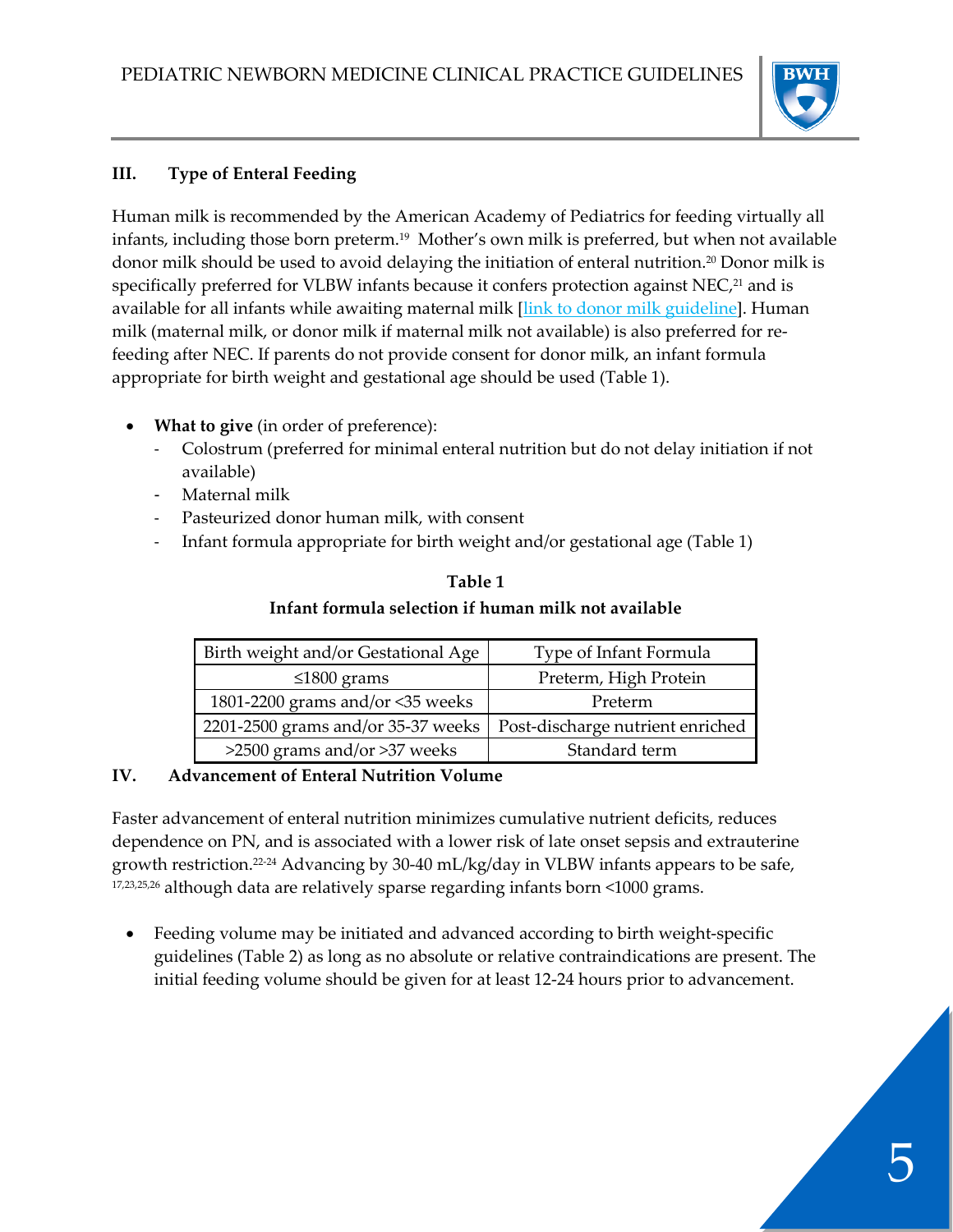

| Table 2                                                      |  |  |  |
|--------------------------------------------------------------|--|--|--|
| Guidelines for Initiation and Advancement of Enteral Feeding |  |  |  |
| by Birth Weight                                              |  |  |  |

| $\mathbf{v}$ , Direct $\mathbf{v}$ , $\mathbf{v}$ |                                          |                                                       |  |  |  |  |
|---------------------------------------------------|------------------------------------------|-------------------------------------------------------|--|--|--|--|
| <b>Birth weight</b>                               | <b>Initial volume</b><br>$(mL/kg/day)^*$ | <b>Volume</b> increases<br>(mL/kg/day every 12 hours) |  |  |  |  |
| $\leq 1000$ grams                                 | 10                                       | 10                                                    |  |  |  |  |
| 1001-1500 grams                                   | 20                                       | 15                                                    |  |  |  |  |
| 1501-1800 grams                                   | 30                                       | $15 - 20$                                             |  |  |  |  |
| 1801-2500+ grams                                  | 30-40                                    | 20                                                    |  |  |  |  |

\*Give initial volume for 12-24 hours prior to advancement

- The **standard target feeding volume is 150-160 mL/kg/day.**
	- Consider target volume >160 mL/kg/day if growth is suboptimal. Consider mild fluid restriction on an individual basis in specific clinical situations, with careful attention to overall growth patterns and macro-/ micronutrient distribution.
- Typically, gastric feedings are provided every 3 hours as a bolus over 30 minutes; however, more frequent or longer duration feedings, including continuous feedings, are also a**c**ceptable and may help with management of feeding intolerance and/or gastroesophageal reflux (GER). 27,28
- If feeding is interrupted temporarily (e.g. for procedure, blood transfusion, or evaluation for feeding intolerance) [\[link to transfusion guideline\]](http://www.bwhpikenotes.org/policies/departments/NICU/documents/DPNM_Feeding_during_packed_red_blood_cell_transfusion_CPG.pdf), feedings may be resumed and readvanced more quickly than when first initiated. Decisions about reintroduction of enteral feedings should be individualized based on the patient's history and course. If relatively few concerns are present, one option is to start at 1/3 volume and advance by 1/3 every 8 hours with goal to be back to full volume within 24 hours.

## **V. Fortification of human milk/increasing caloric density of infant formula**

Current recommendations for enteral nutrition are designed to provide nutrients to approximate the rate of growth and composition of weight gain for a normal fetus of the same postconceptual age and to maintain normal concentrations of blood and tissue nutrients.<sup>5</sup> A summary of current recommendations for selected nutrients is shown in Table 3.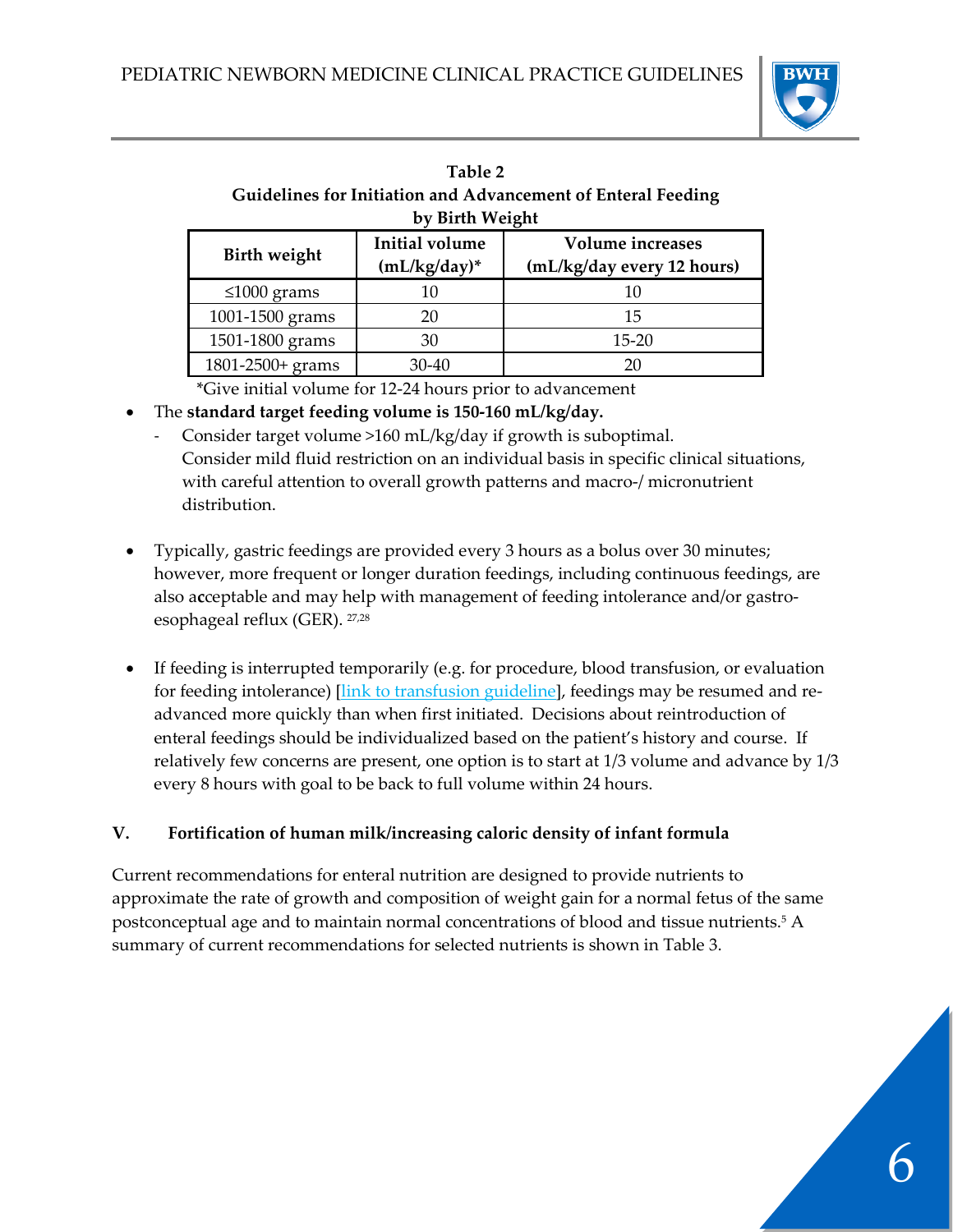

7

| Table 3                                 |                    |  |  |  |
|-----------------------------------------|--------------------|--|--|--|
| Recommended Enteral Intake              |                    |  |  |  |
| of Selected Nutrients <sup>4,5,29</sup> |                    |  |  |  |
| <b>Nutrient</b>                         | <b>Enteral Int</b> |  |  |  |

| Nutrient                | <b>Enteral Intake</b> |  |  |
|-------------------------|-----------------------|--|--|
| Energy (kcal/kg/day)    | 110-150               |  |  |
| Protein (g/kg/day)*     | $3.4 - 4.5$           |  |  |
| Carbohydrate (g/kg/day) | $9 - 20$              |  |  |
| Fat $(g/kg/day)$        | $4.8 - 8.4$           |  |  |
| Calcium (mg/kg/day)     | 100-220               |  |  |
| Phosphorus (mg/kg/day)  | 60-140                |  |  |

\*upper limit of protein intake is generally ~5 g/kg/day

To meet their nutrient requirements, human milk fed to preterm infants must be fortified with a human milk fortifier (HMF), and formula-fed preterm infants require specialized, fortified formulas.19 Newer liquid HMFs are well-tolerated and promote growth more effectively than older powdered HMFs.30,31 Earlier fortification minimizes cumulative nutrient deficits, and recent studies<sup>32,33</sup> support the safety of human milk fortification well before reaching 100 mL/kg/day, as well as benefits to bone health.

While both nutritional and non-nutritional factors (e.g. increased metabolic demand, illness severity, inflammation) influence growth, protein intake is often a limiting factor, 34,35 particularly among human milk-fed preterm infants.<sup>3836</sup> Mother's milk is assumed to contain 1  $g/dL$  of protein, but the actual content varies considerably from day to day.<sup>37</sup> Currently available liquid HMFs provide ~4 g/kg/day of protein when fed at 150 mL/kg/day. Additional protein may be added incrementally if growth is faltering (Figure) to provide the assumed daily intake of protein and energy shown in Table 4.

Donor milk often contains less protein and energy than what is assumed to be in mother's own milk,38,39 resulting in insufficient protein intake despite fortification with HMF. Fortification of donor milk with additional energy and protein can eliminate the growth deficit attributable to donor milk (vs. formula) use.<sup>21</sup>

Guidelines for routine fortification for infants <2000g birth weight or <35 weeks' gestation are:

- Addition of HMF or advancement to 24 kcal/30 mL preterm infant formula should begin once the infant reaches approximately **60 mL/kg/day** and tolerates this volume for 2-3 feedings.
- Advancement of feeding volumes can proceed after 2-3 feedings of fortified human milk or formula are well-tolerated.
- PN and lipid support should be adjusted on the day of anticipated fortification *[link to PN]* [guideline\]](http://www.bwhpikenotes.org/Departments_Centers/NewbornMedicine_NICU/documents/DPNM_Parenteral_Nutrition_Clinical_Guideline_9_2_2016_DE.pdf).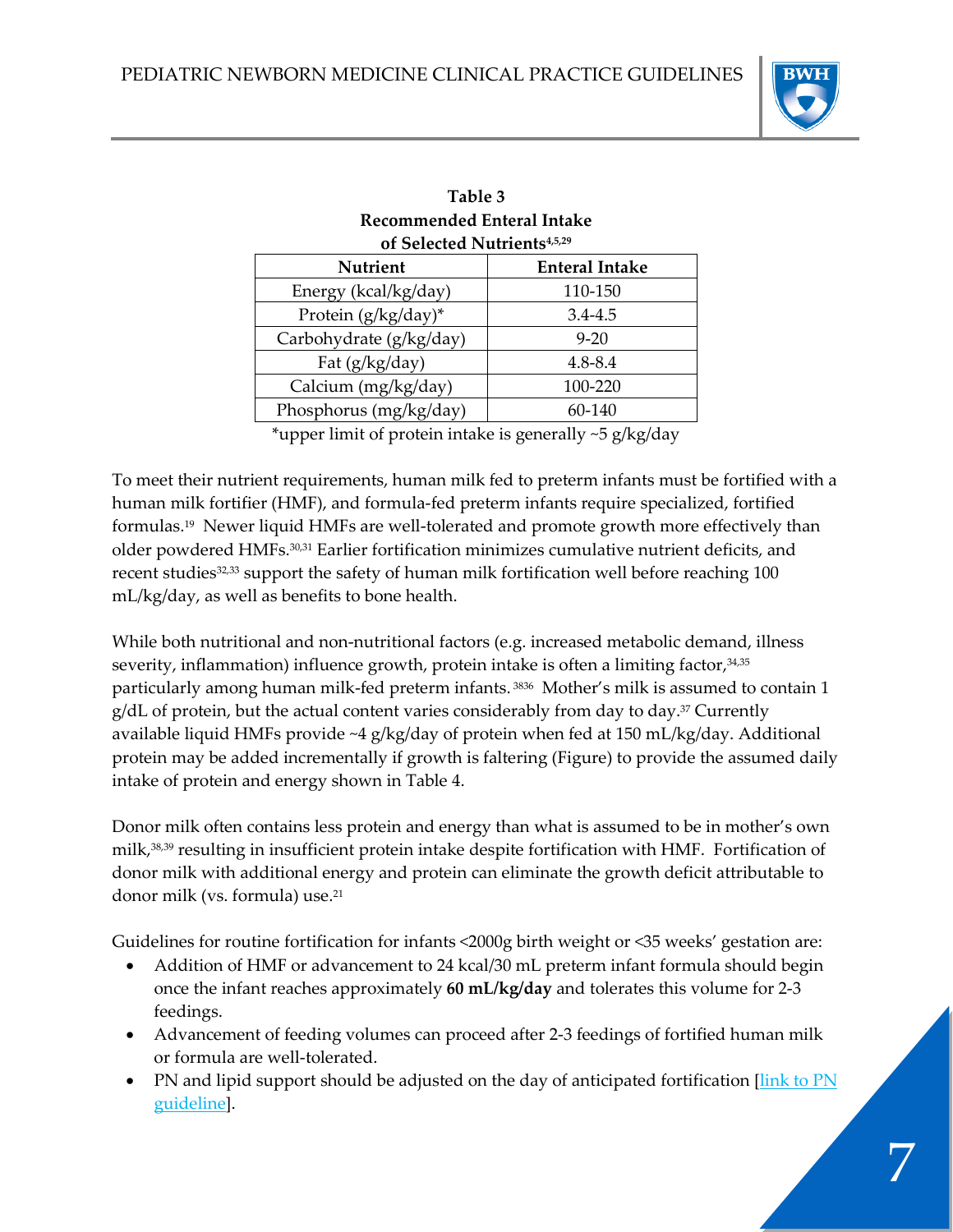

- For predominantly (>75%) donor milk-fed infants, routine addition of an energy and liquid protein modular is recommended, once tolerating goal volume enteral nutrition (150-160 mL/kg/day), to be added in increments of  $\sim$ 2 kcal/oz and  $\sim$ 0.3 g protein/kg/day.
- Additional protein and energy should be added if growth faltering is present (Section VII, Figure)
- Table 4 shows the energy and protein provided by different feeding types and volumes

|                                      | Unfortified HM | <b>FHM 24</b> | FHM 24 HP1 | FHM 24 HP2 |  |  |
|--------------------------------------|----------------|---------------|------------|------------|--|--|
| Energy content (kcal/100 mL)         | 68             | 81            | 82         | 84         |  |  |
| Energy intake (kcal/kg/day)          |                |               |            |            |  |  |
| Fed at 150 mL/kg/day                 | 102            | 122           | 123        | 126        |  |  |
| Fed at 160 mL/kg/day                 | 109            | 130           | 131        | 134        |  |  |
|                                      |                |               |            |            |  |  |
| Protein content $(g/100 \text{ mL})$ |                | 2.7           | 2.9        | 3.2        |  |  |
| Protein intake (g/kg/day)            |                |               |            |            |  |  |
| Fed at 150 mL/kg/day                 | 1.5            | 4.0           | 4.4        | 4.8        |  |  |
| Fed at 160 mL/kg/day                 | 1.6            | 4.3           | 4.6        | 5.1        |  |  |

#### **Table 4. Assumed Energy and Protein Provision of Fortified Human Milk (FHM)**

HP1 = "High Protein Step 1;" HP2 = "High Protein Step 2"

## **VI. Electrolyte Monitoring and Supplementation**

Human milk-fed infants are at risk for hyponatremia and hypochloremia due to inadequate sodium and chloride intake, whereas routine sodium chloride supplementation reduces the risk of hyponatremia and improves weight gain without increasing the risk of other complications.40 Predominantly (>75%) donor milk fed infants are at higher risk for hyponatremia than mother's milk or formula-fed infants.

- Routine monitoring of serum electrolytes is recommended within a week of discontinuing IV fluids and reaching goal volume of fortified human milk
- Earlier monitoring and supplementation is recommended for predominantly (>75%) donor milk fed infants
- Subsequent monitoring of electrolytes should be considered if growth faltering is present (see Section VII).
- If indicated, supplementation with sodium chloride or sodium citrate (Bicitra) is typically initiated at 2 mEq/kg/day to meet maintenance requirements, with continued electrolyte monitoring and dose adjustment approximately every 5-7 days.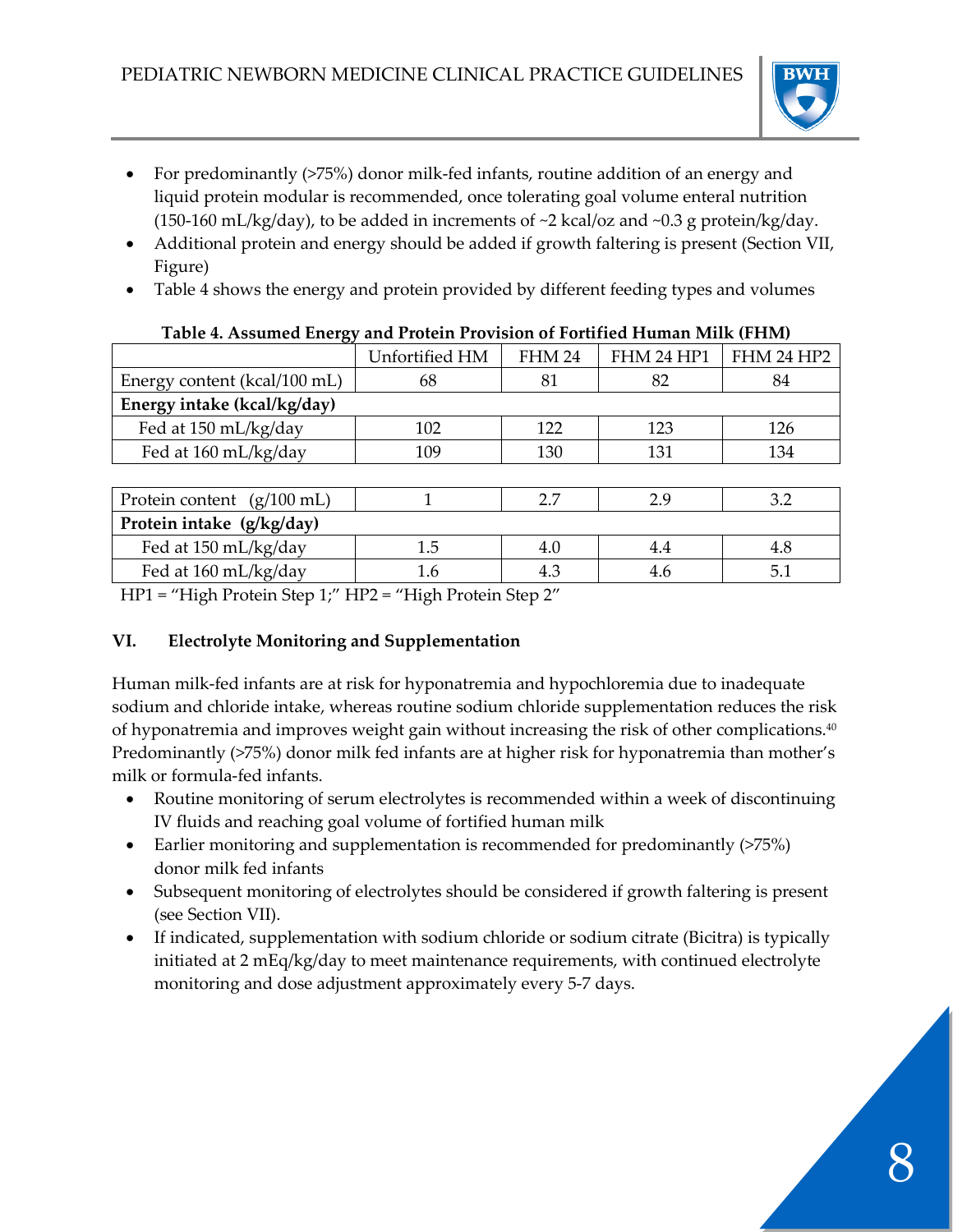

#### **VII. Growth monitoring and interventions**

- The Olsen intrauterine growth chart<sup>41,42</sup> should be used for longitudinal monitoring of weight, length, and head circumference for preterm infants
- The World Health Organization (WHO) growth chart<sup>43</sup> should be used for full term infants and preterm infants >41 weeks PMA
- Daily targets for weight gain and weekly targets for linear growth are shown in the Figure, with recommendations made for adjustment to enteral nutrition if targets are not met.
- Weight gain is evaluated in  $g/kg/day$  until the infant is ~35 weeks' PMA. To calculate weight gain:

(Today's weight – Weight 7 days ago) (Today's weight + Weight 7 days ago)  $\div$  2)

If concerns about disproportionate growth (e.g. rapid weight gain out of proportion to linear growth) are present, the Olsen (preterm and ≤41 weeks PMA) or WHO (full term or preterm and >41 weeks PMA) BMI growth chart<sup>43</sup> should be referenced.

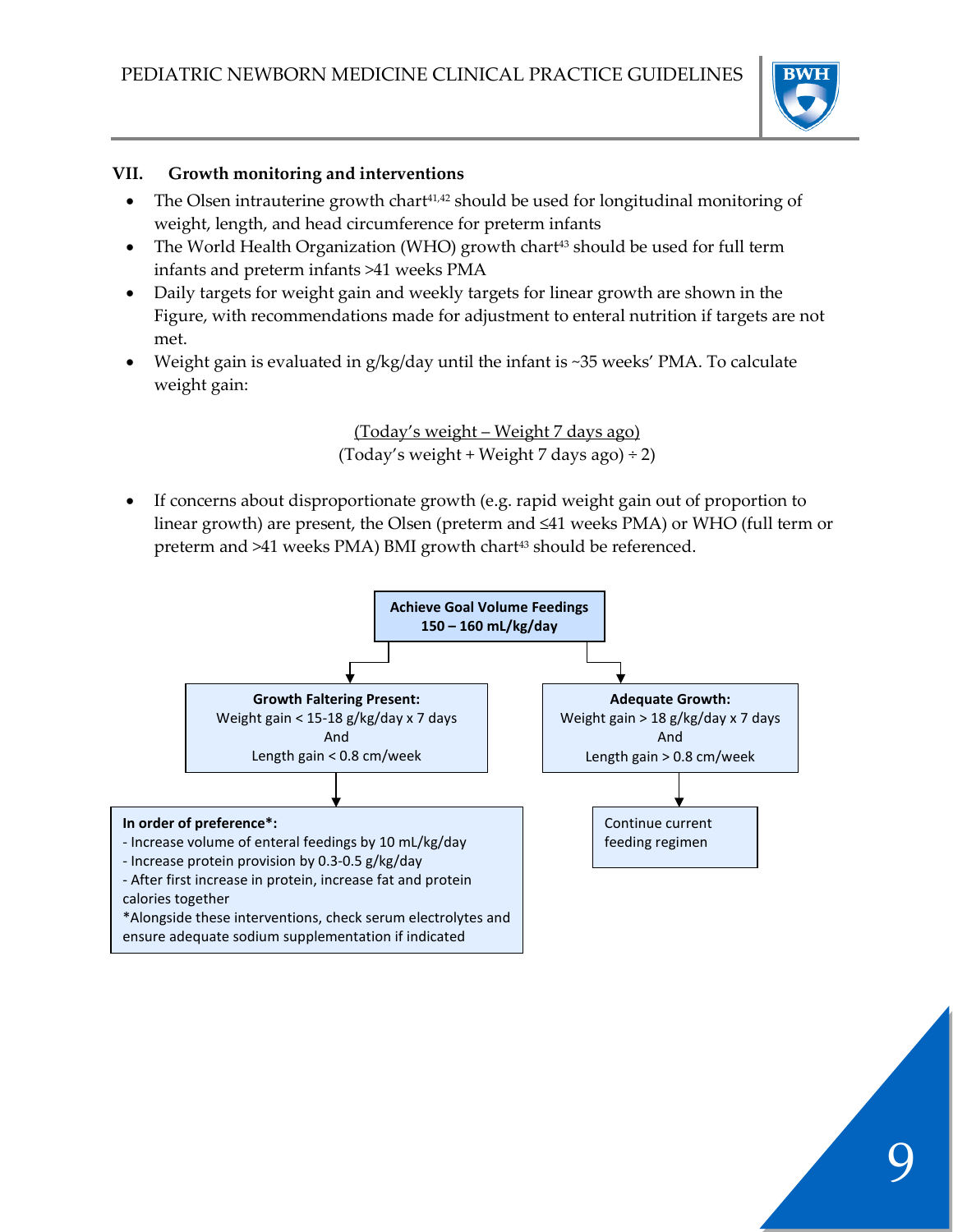

10

#### **VIII. Assessment and management of feeding tolerance**

Correct gastric tube placement should be verified prior to each feeding. If infant is on CPAP, the orogastric tube should be vented following feeding per policy [link to PPG NICU O.1] Routine assessment of gastric residual volume prior to each feeding is not recommended because neither the size nor the color of the gastric residual is an accurate marker of NEC or other pathology, and this practice delays the time to achieve full feeding volume.<sup>44,45</sup> Residual volumes may be checked if there are other clinical concerns for feeding intolerance or more serious abdominal pathology. These signs should prompt an evaluation by the responding MD or licensed independent provider (LIP):

- Sudden or substantial (>2cm) increase in abdominal girth
- Bloody stools
- New onset of emesis, particularly bilious emesis
- Abdominal tenderness
- Abdominal erythema or other discoloration
- Diminished or absent bowel sounds
- Large (>50% of feeding volume) gastric residual volume (especially if bilious) in combination with other concerning clinical signs

Assessment by the MD or LIP should always include a physical exam and may also include an abdominal x-ray or laboratory studies. If the assessment (review of history, physical exam,  $\pm x$ ray) is reassuring, feedings may resume at the discretion of the provider.

Suspicion of mild feeding intolerance without evidence for more severe gastrointestinal pathology may be managed by slowing the administration of the feeding e.g. to 1 hour or more; continuous feedings are also acceptable. 27,28 Note that uncomplicated GER is common in infants (especially preterm infants) and is not itself considered a sign of feeding intolerance. If the infant is receiving nutrition via continuous feeding, elevating the head of the bed is recommended during feeding.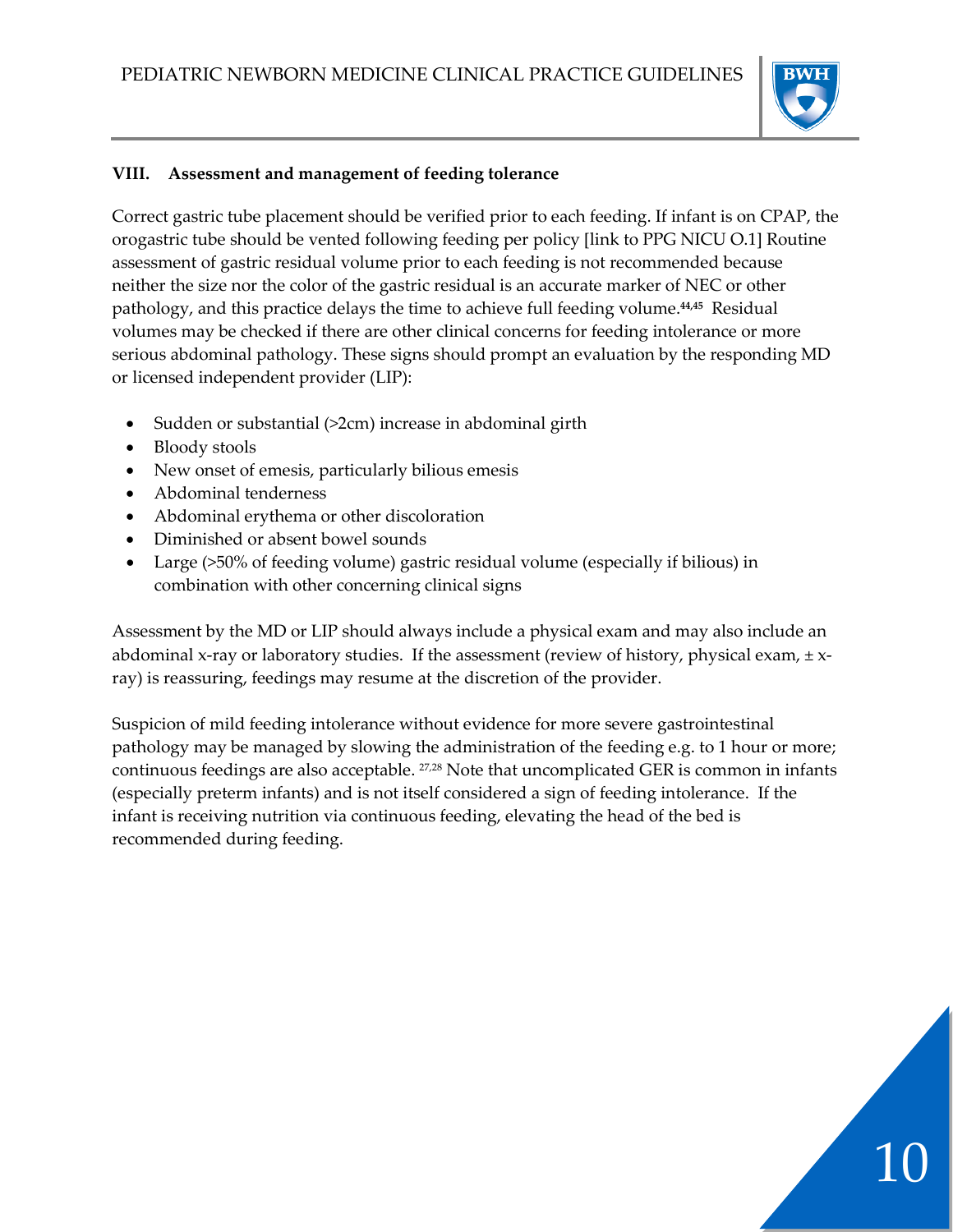

### **References**

1. Senterre T, Rigo J. Reduction in postnatal cumulative nutritional deficit and improvement of growth in extremely preterm infants. Acta Paediatr 2012;101:e64-70.

2. Embleton NE, Pang N, Cooke RJ. Postnatal malnutrition and growth retardation: an inevitable consequence of current recommendations in preterm infants? Pediatrics 2001;107:270- 3.

3. Belfort MB, Rifas-Shiman SL, Sullivan T, et al. Infant growth before and after term: effects on neurodevelopment in preterm infants. Pediatrics 2011;128:e899-906.

4. Koletzko B, Poindexter B, Uauy R. Nutritional Care of Preterm Infants: Scientific Basis and Practical Considerations. 3rd ed. Basel: Karger; 2014.

5. Kleinman RE, Greer FR, eds. Pediatric Nutrition. 7th ed. Elk Grove Village, IL: American Academy of Pediatrics; 2013.

6. Gephart SM, Hanson CK. Preventing necrotizing enterocolitis with standardized feeding protocols: not only possible, but imperative. Adv Neonatal Care 2013;13:48-54.

7. Stefanescu BM, Gillam-Krakauer M, Stefanescu AR, Markham M, Kosinski JL. Very low birth weight infant care: adherence to a new nutrition protocol improves growth outcomes and reduces infectious risk. Early Hum Dev 2016;94:25-30.

8. Konnikova Y, Zaman MM, Makda M, D'Onofrio D, Freedman SD, Martin CR. Late Enteral Feedings Are Associated with Intestinal Inflammation and Adverse Neonatal Outcomes. PLoS One 2015;10:e0132924.

9. Cakmak Celik F, Aygun C, Cetinoglu E. Does early enteral feeding of very low birth weight infants increase the risk of necrotizing enterocolitis? Eur J Clin Nutr 2009;63:580-4.

10. Kirtsman M, Yoon EW, Ojah C, Cieslak Z, Lee SK, Shah PS. Nil-per-os days and necrotizing enterocolitis in extremely preterm infants. Am J Perinatol 2015;32:785-94.

11. Maas C, Mitt S, Full A, et al. A historic cohort study on accelerated advancement of enteral feeding volumes in very premature infants. Neonatology 2013;103:67-73.

12. Hamilton E, Massey C, Ross J, Taylor S. Early enteral feeding in very low birth weight infants. Early Hum Dev 2014;90:227-30.

13. Liu J, Kong K, Tao Y, Cai W. Optimal timing for introducing enteral nutrition in the neonatal intensive care unit. Asia Pac J Clin Nutr 2015;24:219-26.

14. Arnon S, Sulam D, Konikoff F, Regev RH, Litmanovitz I, Naftali T. Very early feeding in stable small for gestational age preterm infants: a randomized clinical trial. J Pediatr (Rio J) 2013;89:388-93.

15. Rodriguez NA, Caplan MS. Oropharyngeal administration of mother's milk to prevent necrotizing enterocolitis in extremely low-birth-weight infants: theoretical perspectives. J Perinat Neonatal Nurs 2015;29:81-90.

16. Lee J, Kim HS, Jung YH, et al. Oropharyngeal colostrum administration in extremely premature infants: an RCT. Pediatrics 2015;135:e357-66.

17. Morgan J, Bombell S, McGuire W. Early trophic feeding versus enteral fasting for very preterm or very low birth weight infants. Cochrane Database Syst Rev 2013:CD000504.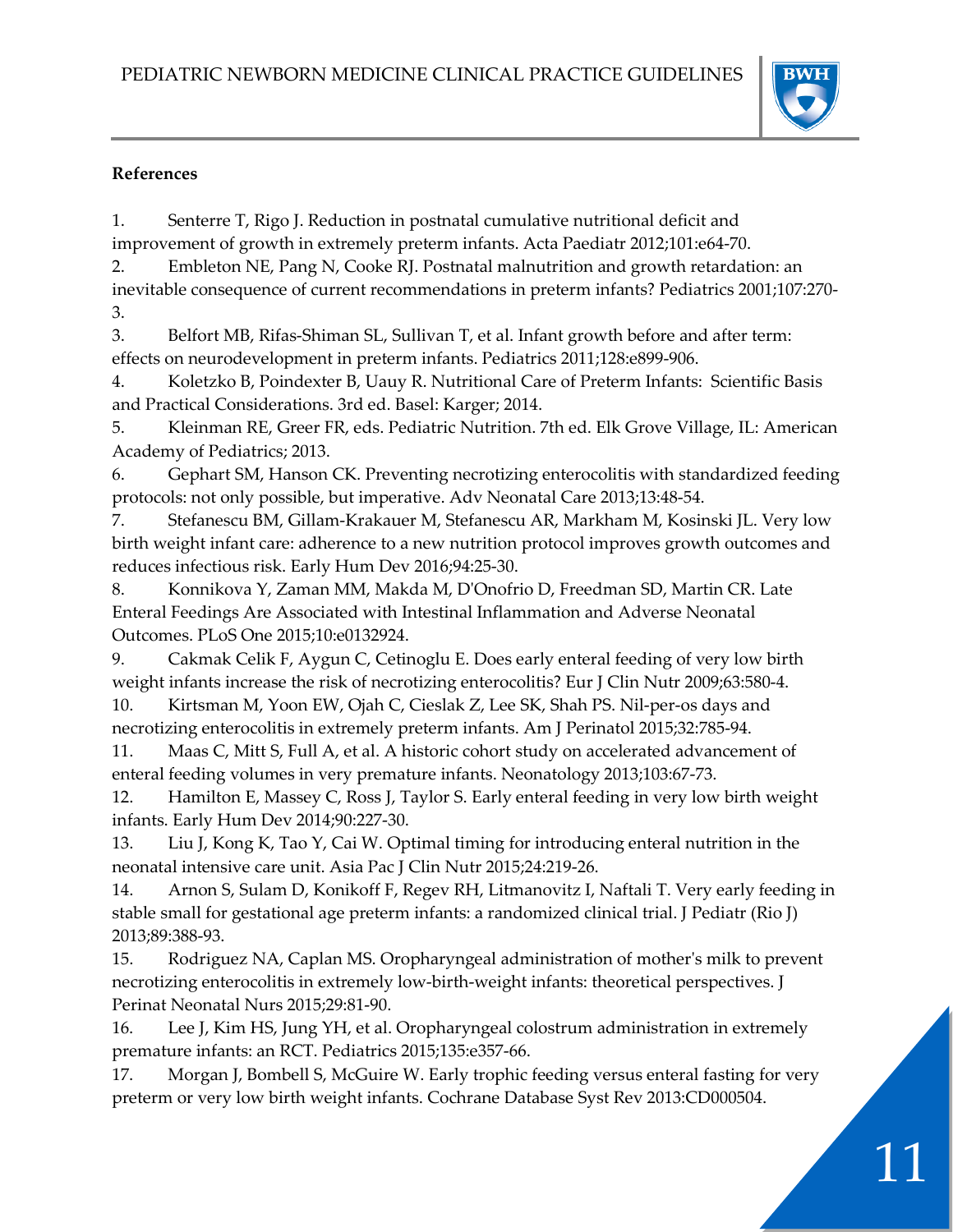

18. Thyagarajan B, Tillqvist E, Baral V, Hallberg B, Vollmer B, Blennow M. Minimal enteral nutrition during neonatal hypothermia treatment for perinatal hypoxic-ischaemic encephalopathy is safe and feasible. Acta Paediatr 2015;104:146-51.

19. Breastfeeding and the use of human milk. Pediatrics 2012;129:e827-41.

20. Malhotra Y, Nzegwu N, Harrington J, Ehrenkranz RA, Hafler JP. Identifying Barriers to Initiating Minimal Enteral Feedings in Very Low-Birth-Weight Infants: A Mixed Methods Approach. Am J Perinatol 2016;33:47-56.

21. O'Connor DL, Gibbins S, Kiss A, et al. Effect of Supplemental Donor Human Milk Compared With Preterm Formula on Neurodevelopment of Very Low-Birth-Weight Infants at 18 Months: A Randomized Clinical Trial. JAMA 2016;316:1897-905.

22. Hartel C, Haase B, Browning-Carmo K, et al. Does the enteral feeding advancement affect short-term outcomes in very low birth weight infants? J Pediatr Gastroenterol Nutr 2009;48:464-70.

23. Karagol BS, Zenciroglu A, Okumus N, Polin RA. Randomized controlled trial of slow vs rapid enteral feeding advancements on the clinical outcomes of preterm infants with birth weight 750-1250 g. JPEN J Parenter Enteral Nutr 2013;37:223-8.

24. Stevens TP, Shields E, Campbell D, et al. Variation in Enteral Feeding Practices and Growth Outcomes among Very Premature Infants: A Report from the New York State Perinatal Quality Collaborative. Am J Perinatol 2016;33:9-19.

25. Henderson G, Craig S, Brocklehurst P, McGuire W. Enteral feeding regimens and necrotising enterocolitis in preterm infants: a multicentre case-control study. Arch Dis Child Fetal Neonatal Ed 2009;94:F120-3.

26. Morgan J, Young L, McGuire W. Slow advancement of enteral feed volumes to prevent necrotising enterocolitis in very low birth weight infants. Cochrane Database Syst Rev 2015:CD001241.

27. Premji SS, Chessell L. Continuous nasogastric milk feeding versus intermittent bolus milk feeding for premature infants less than 1500 grams. Cochrane Database Syst Rev 2011:CD001819.

28. Dani C, Pratesi S, Barp J. Continuous milk feeding versus intermittent bolus feeding in preterm infants. Early Hum Dev 2013;89 Suppl 2:S11-2.

29. Agostoni C, Buonocore G, Carnielli VP, et al. Enteral nutrient supply for preterm infants: commentary from the European Society of Paediatric Gastroenterology, Hepatology and Nutrition Committee on Nutrition. J Pediatr Gastroenterol Nutr 2010;50:85-91.

30. Moya F, Sisk PM, Walsh KR, Berseth CL. A new liquid human milk fortifier and linear growth in preterm infants. Pediatrics 2012;130:e928-35.

31. Kim JH, Chan G, Schanler R, et al. Growth and Tolerance of Preterm Infants Fed a New Extensively Hydrolyzed Liquid Human Milk Fortifier. J Pediatr Gastroenterol Nutr 2015;61:665- 71.

32. Graziano PD, Tauber KA, Cummings J, Graffunder E, Horgan MJ. Prevention of postnatal growth restriction by the implementation of an evidence-based premature infant feeding bundle. J Perinatol 2015;35:642-9.